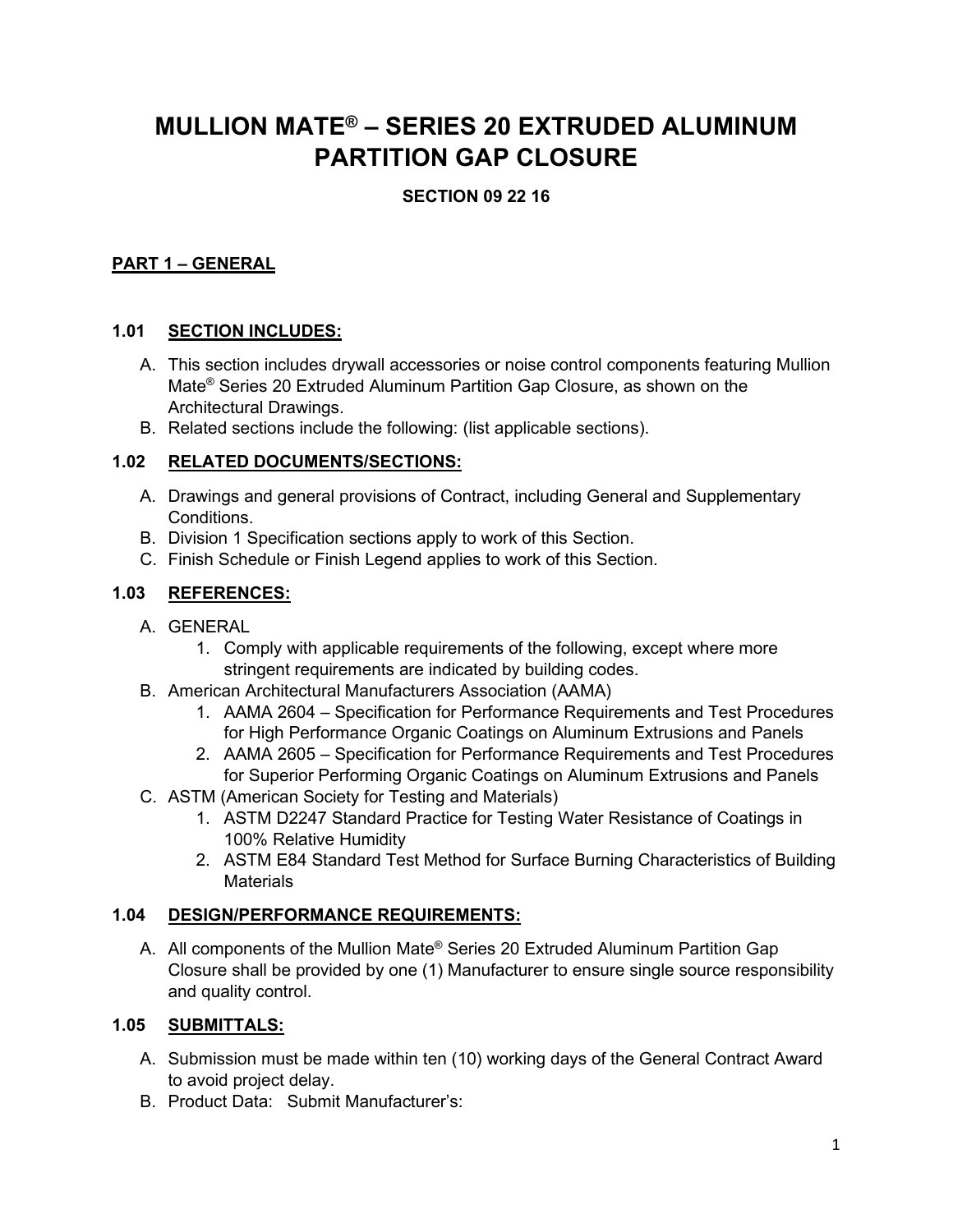- 1. Product Specifications
- 2. Detail Drawings
- 3. Installation Instructions
- C. Shop Drawings shall show dimensions, sizes, thickness, finishes, joining, attachments, and relationship of adjoining work.
- D. Samples:
	- 1. Submit samples consisting of 12'' long Mullion Mate® Series 20 Extruded Aluminum Partition Gap Closure and finish Q-Panel as specified, as well as accessories.
- E. Sustainability:
	- 2. Materials and Resources
		- a. Building Life-Cycle Impact Reduction
			- i. LCAs for aluminum and steel are available.
				- a) Aluminum [http://www.gordon](http://www.gordon-inc.com/literature/pdf/cisca_background_report_aluminum_2020-04-24.pdf)[inc.com/literature/pdf/cisca\\_background\\_report\\_alu](http://www.gordon-inc.com/literature/pdf/cisca_background_report_aluminum_2020-04-24.pdf) [minum\\_2020-04-24.pdf](http://www.gordon-inc.com/literature/pdf/cisca_background_report_aluminum_2020-04-24.pdf)
				- b) Steel [http://www.gordon](http://www.gordon-inc.com/literature/pdf/cisca_background_report_steel_2020-04-24.pdf)[inc.com/literature/pdf/cisca\\_background\\_report\\_ste](http://www.gordon-inc.com/literature/pdf/cisca_background_report_steel_2020-04-24.pdf) [el\\_2020-04-24.pdf](http://www.gordon-inc.com/literature/pdf/cisca_background_report_steel_2020-04-24.pdf)
		- b. Building Product Disclosure and Optimization Environmental Product Declarations
			- i. Industry-average EPDs for aluminum and steel are available.
				- a) Aluminum [http://www.gordon](http://www.gordon-inc.com/literature/pdf/101.1_cisca_industry_wide_epd_aluminum_specialty_products.pdf)inc.com/literature/pdf/101.1 cisca\_industry\_wide\_e [pd\\_aluminum\\_specialty\\_products.pdf](http://www.gordon-inc.com/literature/pdf/101.1_cisca_industry_wide_epd_aluminum_specialty_products.pdf)
				- b) Steel [http://www.gordon](http://www.gordon-inc.com/literature/pdf/102.1_cisca_industry_wide_epd_steel_specialty_products.pdf)inc.com/literature/pdf/102.1 cisca\_industry\_wide\_e [pd\\_steel\\_specialty\\_products.pdf](http://www.gordon-inc.com/literature/pdf/102.1_cisca_industry_wide_epd_steel_specialty_products.pdf)
		- c. Building Product Disclosure and Optimization Sourcing of Raw **Materials** 
			- i. Regional Materials Raw materials can be purchased from Vendors within 100 miles of the project location and fabrication of all materials in Bossier City, LA, U.S.A.
			- ii. Gordon's mission is to locate recycled materials that are not only of high recycled content, but extracted, produced, or extruded in the U.S.A.
		- d. Building Product Disclosure and Optimization Material **Ingredients** 
			- i. Full disclosure of material recycled content is available.
		- e. Construction and Demolition Waste Management
			- i. Most products shipped from our plant are engineered to fit and reduce field cutting during installation.
				- a) Fewer indoor air quality problems
				- b) Less scrap and debris cleaner work environment
				- c) Less noise pollution caused by field cutting of materials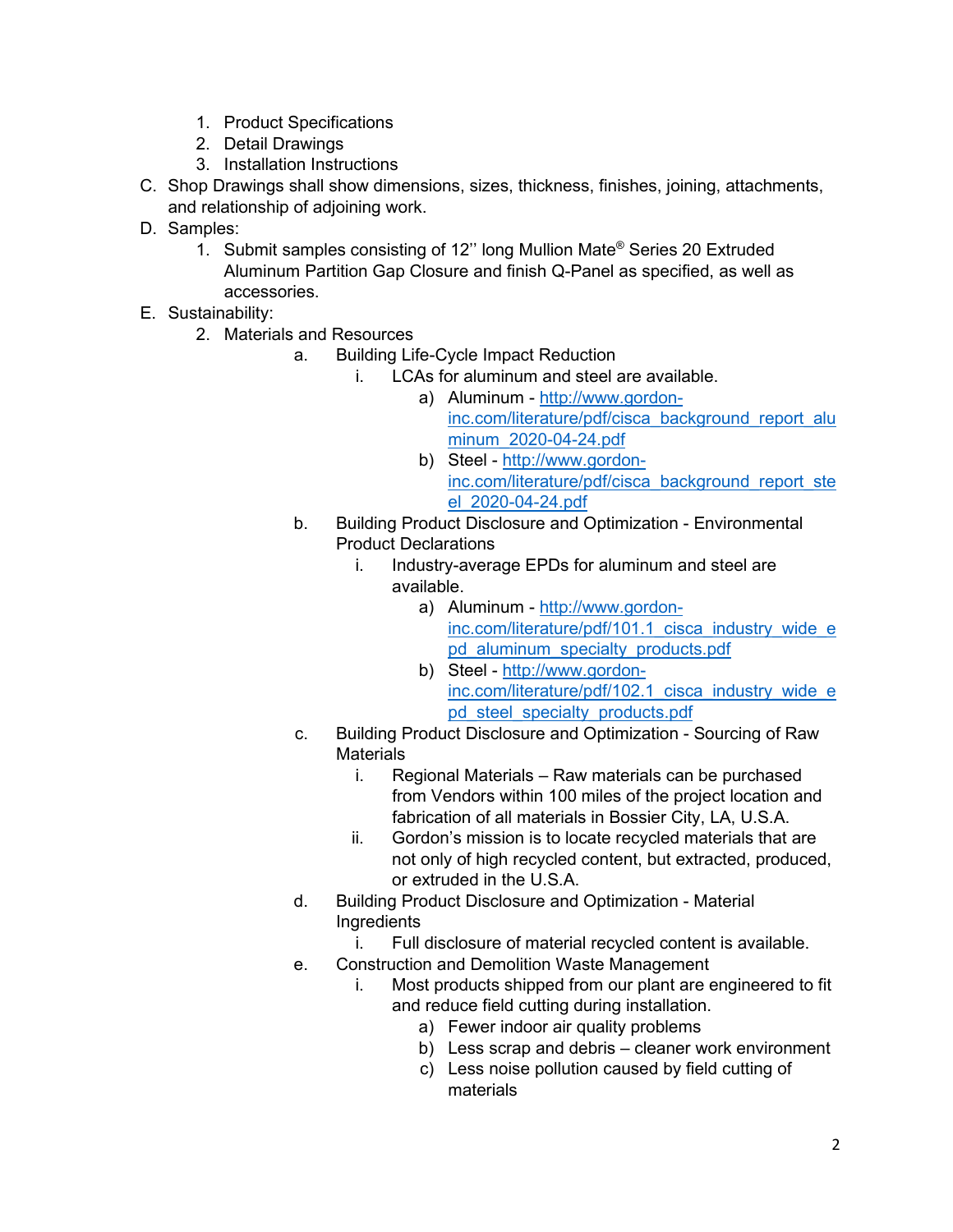- d) Maintain comfort and well-being of workers and occupants
- 3. Indoor Environmental Quality
	- a. Low-Emitting Materials
		- i. Gordon's State-of-the-art Powder Coating line produces the highest quality powder coated surfaces while also contributing to our sustainability drive.
			- a) No heavy Metals used in pre-treatment
			- b) Processed water is fully compliant for introducing into waste stream
			- c) Extremely efficient use of powder coating through reclamation system reducing powder wastage
			- d) Factory finished products shipped from our plant eliminates field painting
				- 1. Prevents odorous and irritating air contaminants
				- 2. Introduces no hazardous waste
				- 3. Contributes no VOCs
				- 4. Maintains comfort and well-being of workers and occupants
	- b. Interior Lighting
		- i. Gordon's AAMA 2604 powder coat finishes can provide the proper light reflectance to improve illumination in the space and reduce lumen output requirements.
	- c. Acoustic Performance
		- i. Gordon's Mullion Mate provides STC value for transitions at the building perimeter and curtainwall.
- 4. Innovation
	- a. Innovation
		- i. Gordon is a strategic partner with the design community and continuously finds ways to design products that can aid in improving environmental performance.
	- b. LEED Accredited Professional
		- i. Gordon has LEED Accredited Professionals on staff to assist with your sustainability requirements
- 5. Detailed explanation of LEED Credits and Gordon, Inc.'s Contribution can be located at [http://www.gordon-inc.com/company/sustainability/.](http://www.gordon-inc.com/company/sustainability/)
- F. Certification: Submit certification from Manufacturer of accessory attesting products comply with specified requirements, including finish as specified.
- G. Qualification Data:
	- 1. Firms specified in "Quality Assurance" Article must demonstrate their capabilities and experience by including lists of completed projects with project names and addresses, names and addresses of Architects and owners, and other information specified

#### **1.06 QUALITY ASSURANCE:**

A. Source Limitations: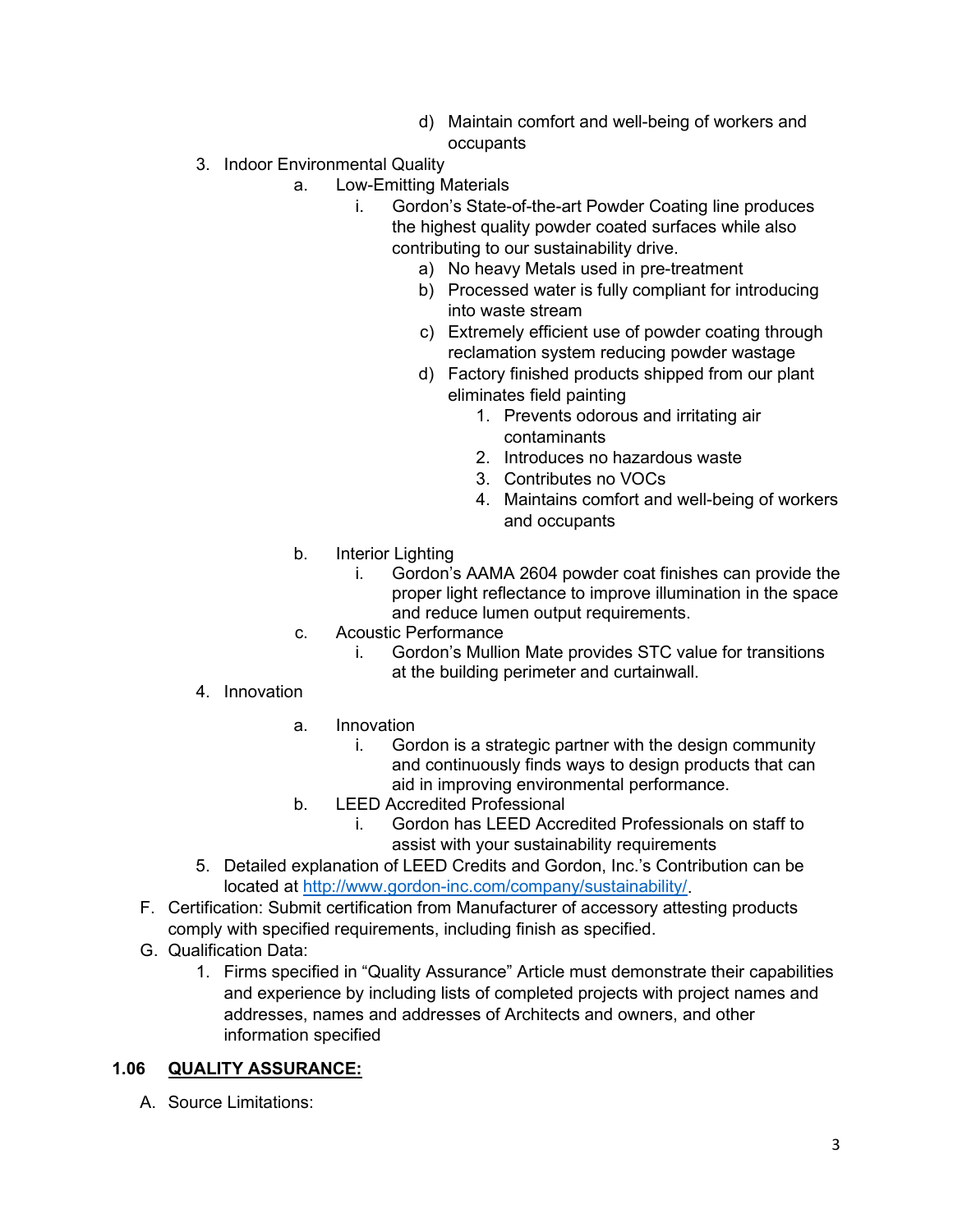- 1. All components of the Mullion Mate® Series 20 Extruded Aluminum Partition Gap Closure shall be provided by a single Manufacturer to ensure responsibility and quality control.
- B. Manufacturer Qualifications:
	- 1. Manufacturer must have manufacturing and delivery capacity required for the project and shall have successfully completed at least ten (10) projects within the past five (5) years, utilizing systems, materials, and techniques as herein specified.
	- 2. Manufacturer must own and operate its own manufacturing facilities for all metal components. "Stick Built" or "Kit of Parts Systems" consisting of components from a variety of Manufacturers/Fabricators will not be considered or accepted.
	- 3. Manufacturer must own and operate its own painting and finishing facility to assure single source responsibility and quality control.
- C. Installer Qualifications:
	- 1. Installer shall have a minimum of five (5) years of experience installing systems of similar type and scope as those specified in this section

## **1.07 PRODUCT DELIVERY, STORAGE AND HANDLING:**

- A. All materials shall be protected during fabrication, shipment and installation to prevent damage to the finished work from other trades.
- B. Store Mullion Mate® Series 20 Extruded Aluminum Partition Gap Closure components inside a well-ventilated area, away from uncured concrete and masonry, and protected from the weather, moisture, soiling, abrasion, extreme temperatures, and humidity.
- C. Maintain environmental conditions (temperature, humidity and ventilation) within limits recommend by manufacturer for optimum results. Do not install products under environmental conditions outside Manufacturer's recommendations.
- D. Exercise care in loading, unloading, storing and installing units so as to preclude bending, warping, twisting and other surface damage.

## **1.08 WARRANTY:**

- A. Workmanship Warranty:
	- 1. Furnish Manufacturer's Standard Workmanship Warranty against defects in material and workmanship, and will perform as specified, for a period of not less than one (1) year from date of material shipment, when installed in accordance with Manufacturer's recommendations.
- B. Finish Warranty:
	- 1. Furnish Manufacturer's Standard Finish Warranty (must be requested at time of quotation) may be extended up to a maximum of twenty (20) years from date of material shipment, when installed in accordance with Manufacturer's recommendations

## **PART 2 - PRODUCTS**

## **2.01 MANUFACTURERS:**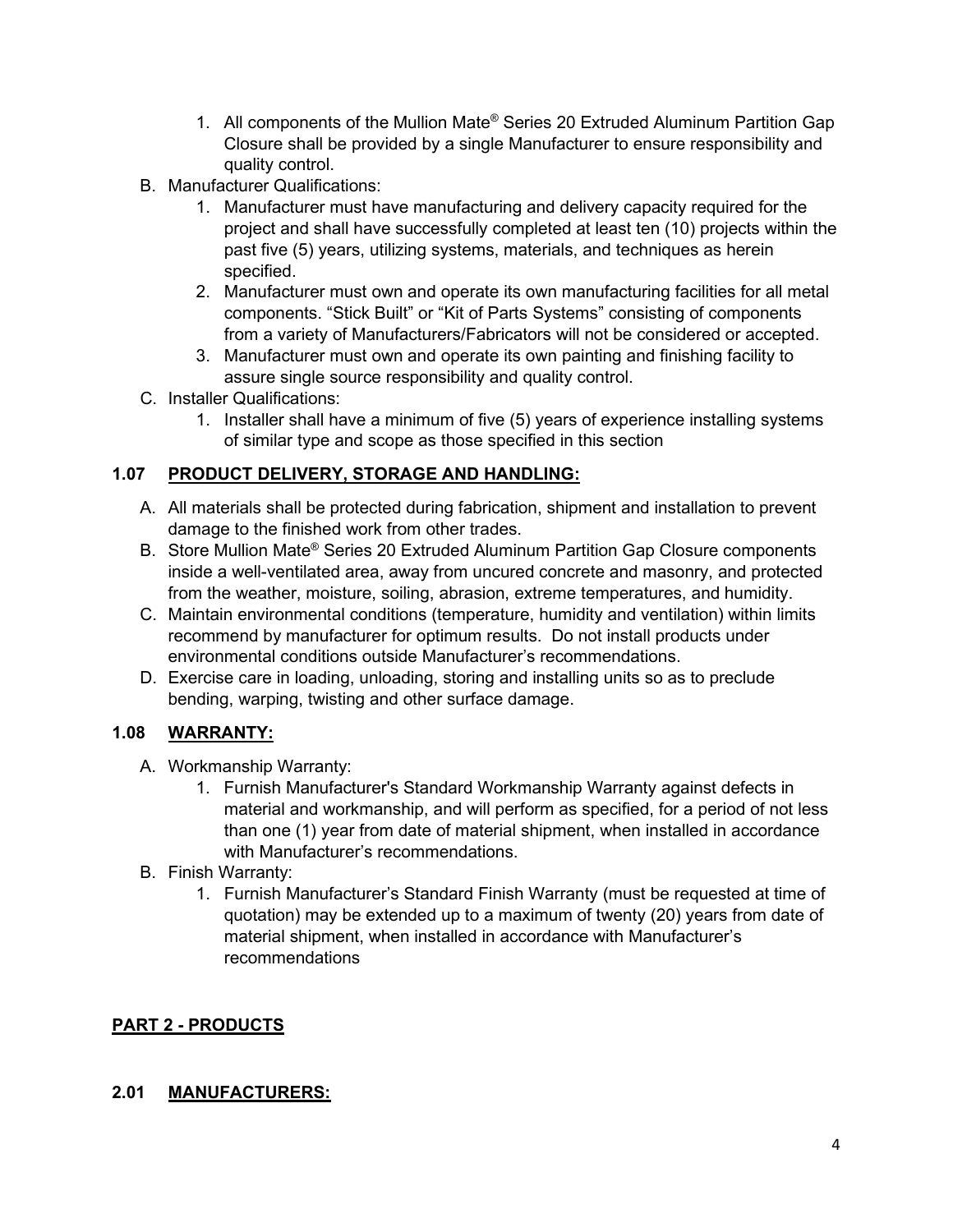A. Basis-of-Design: Subject to compliance with requirements, provide Mullion Mate® Series 20 Extruded Aluminum Partition Gap Closure manufactured by Gordon, Inc. For all inquiries contact:

> Gordon, Inc. 5023 Hazel Jones Road Bossier City, LA 71111 (800) 747-8954 [sales@gordon-inc.com](mailto:sales@gordon-inc.com)

B. The listed Manufacturer shall not be construed as closing specifications to other prospective Manufacturers, but rather as establishing a level of quality in a metal system. Other systems may be submitted for approval, as provided for in the specifications at least ten (10) working days prior to submission of bids. Companies desiring to submit a proposal shall submit all descriptive information of the system proposed including photographs and Shop Drawings of at least ten (10) projects within the past five (5) years, utilizing systems, materials, and techniques as herein specified.

## **2.02 PRODUCT CONSTRUCTION:**

- A. Mullion Mate® Series 20 Extruded Aluminum Partition Gap Closure are pre-assembled and spring loaded to provide a tight fit for vertical junctures of partitions and window walls with gaps between 1" and 2".
- B. Materials: Aluminum extrusions: 6063-T5 or T6 temper, tensile strength 31 KSI (ASTM B 221, ASTM B 221M). Specify **Mullion Mate® 1 (Series 20)** for openings 1'' – 1.45'' or specify **Mullion Mate® 1.5 (Series 20)** for openings 1.5'' – 2''. Specify \_\_\_\_\_\_ lengths up to 16'.
- C. Accessories:
	- 1. Mullion Mate® End Caps Specify Extruded (**MMEC-375** for 3-3/4'' walls, **MMEC-487** for 4-7/8'' walls, **MMEC-600** for 6'' walls, **MMEC-725** for 7-1/4'') or specify Brake-Formed (**MMECBF-518** for 5-1/8'' walls, **MMECBF-514** for 5-1/4'' walls, **MMECBF-512** for 5-1/2'' walls, **MMECBF-618** for 6-1/8'' walls, **MMECBF-812** for 8-1/2'' walls).
- D. General: Provide metals free from surface blemishes where exposed to view in finished unit. Surfaces that exhibit pitting, seam marks, roller marks, stains, and discolorations, or other imperfections on finished units are not acceptable. All metal shall be of the highestgrade commercial type.

# **2.03 FABRICATION:**

A. Provide Mullion Mate® Series 20 Extruded Aluminum Partition Gap Closure in specified lengths and size to fit specified openings.

# **2.04 FINISHES:**

- A. All material shall be in a finish chosen from one of the following options:
	- 1. Field Paintable
	- 2. Factory-Clear Anodized